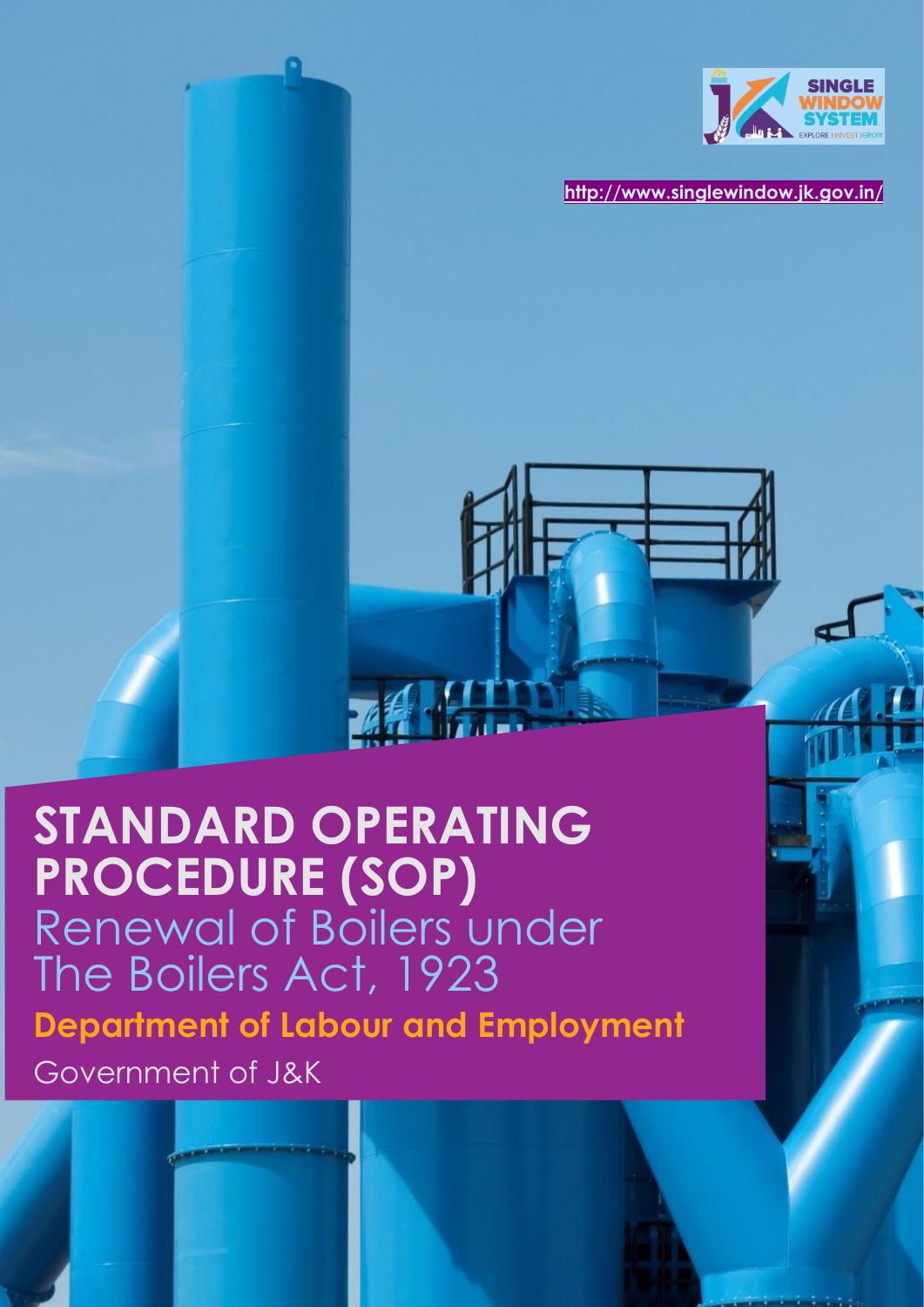

# **Name of Service**

Renewal of Boilers under The Boilers Act, 1923.

# **Name of Department**

Department of Labour and Employment, GoJK.

# **Policy/Government Order**

The Boilers Act, 1923.

#### **Documents Checklist**

| #  | Document name                                                                                                             | <b>Type</b>     | <b>Mandatory</b> |
|----|---------------------------------------------------------------------------------------------------------------------------|-----------------|------------------|
| 1. | <b>Registration/previous renewal certificate of Boiler</b>                                                                | <b>PDF</b>      | Yes.             |
| 2. | Scanned copy of boiler folder containing certificates of<br>manufacture and tests of all Boiler mountings and<br>fittings | <b>PDF</b>      | Yes.             |
| 3. | Scanned copy of drawings of boiler and steam pipeline                                                                     | <b>PDF</b>      | Yes.             |
| 4. | <b>Scanned copy of layout of steam pipeline</b>                                                                           | <b>PDF</b>      | Yes.             |
| 5. | Scanned copy of certificate of competency of boiler<br>attendant                                                          | <b>PDF</b>      | Yes.             |
| 6. | <b>Scanned copy of welder's qualification certificate</b><br>approved under IBR 1950.                                     | <b>PDF</b>      | Yes.             |
| 7. | <b>Application on letterhead stating Boiler Registration</b><br>Number.                                                   | <b>PDF</b>      | Yes.             |
| 8. | Photocopy of PAN Card of the owner.                                                                                       | <b>PDF</b>      | Yes.             |
| 9. | ID proof of the applicant (Aadhaar Card/Pan<br><b>Card/Ration card/Driving License)</b>                                   | <b>PDF/JPEG</b> | Yes.             |

#### **Fees**

|                | <b>Fees for Registration and Renewal of Boilers</b>                           |            |  |  |  |
|----------------|-------------------------------------------------------------------------------|------------|--|--|--|
|                | For Small Industrial Boilers as per Chapter XIV of<br>Regulations             | Rs. 1200/- |  |  |  |
| $\overline{2}$ | For boiler rating not exceeding 10 sq. meters.                                | Rs. 1800/- |  |  |  |
| 3              | For boiler rating exceeding 10 sq. Meters but<br>not exceeding 30 sq. Meters. | Rs. 2400/- |  |  |  |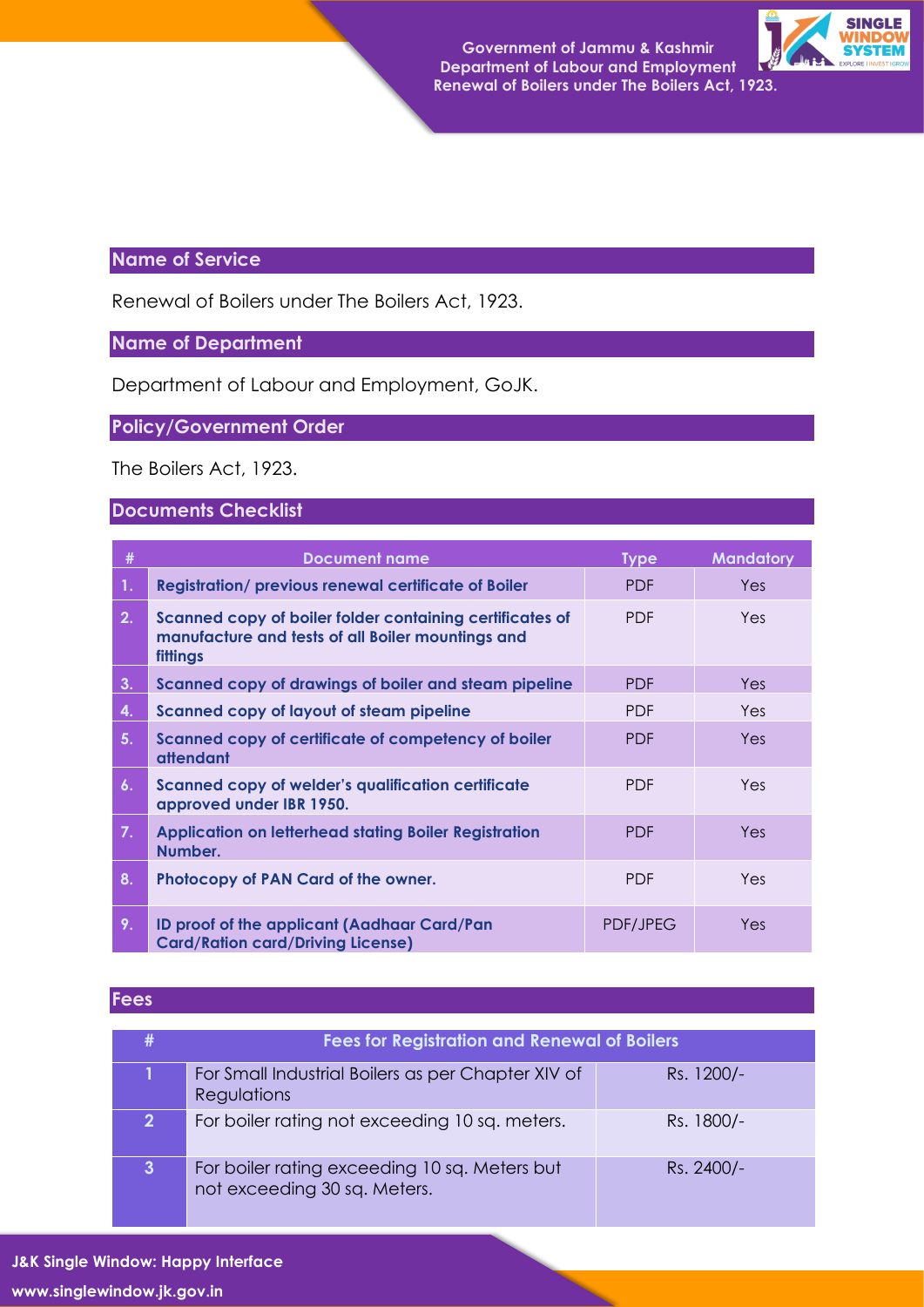

| #                | <b>Fees for Registration and Renewal of Boilers</b>                               |             |
|------------------|-----------------------------------------------------------------------------------|-------------|
| 4                | For boiler rating exceeding 30 sq. Meters but<br>not exceeding 50 sq. Meters.     | Rs. 2700/-  |
| 5 <sup>5</sup>   | For boiler rating exceeding 50 sq. Meters but<br>not exceeding 70 sq. Meters.     | Rs. 3300/-  |
| $\boldsymbol{6}$ | For boiler rating exceeding 70 sq. Meters but<br>not exceeding 90 sq. Meters.     | Rs. 3900/-  |
| $\overline{7}$   | For boiler rating exceeding 90 sq. Meters but<br>not exceeding 110 sq. Meters.    | Rs. 4500/-  |
| 8                | For boiler rating exceeding 110 sq. Meters but<br>not exceeding 200 sq. Meters.   | Rs. 5100/-  |
| 9                | For boiler rating exceeding 200 sq. Meters but<br>not exceeding400 sq. Meters.    | Rs. 5700/-  |
| 10               | For boiler rating exceeding 400 sq. Meters but<br>not exceeding 600 sq. Meters.   | Rs. 6600/-  |
| 11               | For boiler rating exceeding 600 sq. Meters but<br>not exceeding 800 sq. Meters.   | Rs. 7200/-  |
| 12               | For boiler rating exceeding 800 sq. Meters but<br>not exceeding 1000 sq. Meters.  | Rs. 8100/-  |
| 13               | For boiler rating exceeding 1000 sq. Meters but<br>not exceeding 1200 sq. Meters. | Rs. 9600/-  |
| 14               | For boiler rating exceeding 1200 sq. Meters but<br>not exceeding 1400 sq. Meters. | Rs. 10800/- |
| 15               | For boiler rating exceeding 1400 sq. Meters but<br>not exceeding 1600 sq. Meters. | Rs. 12600/- |
| 16               | For boiler rating exceeding 1600 sq. Meters but<br>not exceeding 1800 sq. Meters. | Rs. 13500/- |
| 17               | For boiler rating exceeding 1800 sq. Meters but<br>not exceeding 2000 sq. Meters. | Rs. 15000/- |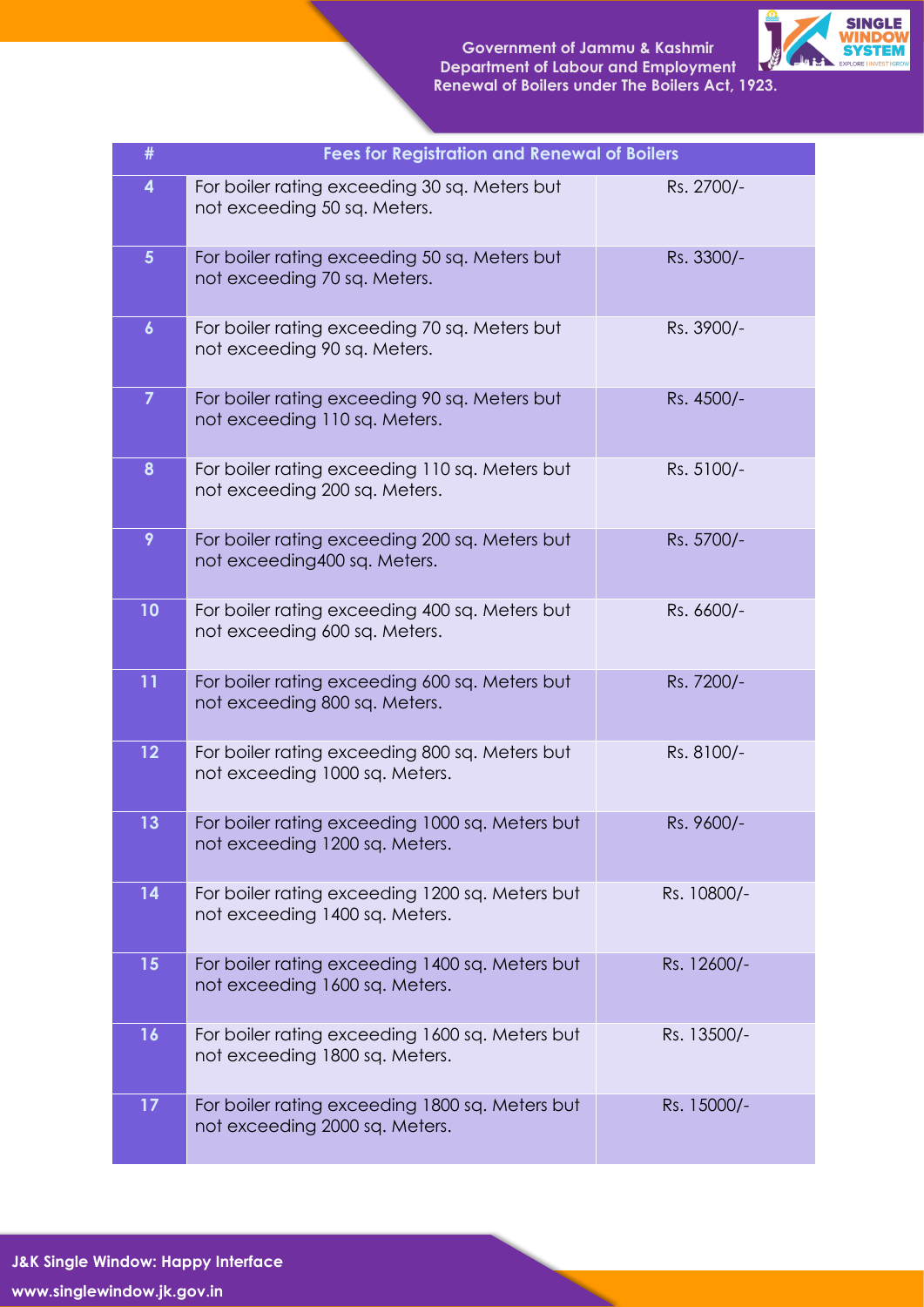

| #                | <b>Fees for Registration and Renewal of Boilers</b>                                                                                                             |             |             |
|------------------|-----------------------------------------------------------------------------------------------------------------------------------------------------------------|-------------|-------------|
| 18               | For boiler rating exceeding 2000 sq. Meters but<br>not exceeding 2200 sq. Meters.                                                                               | Rs. 16200/- |             |
| 19               | For boiler rating exceeding 2200 sq. Meters but<br>not exceeding 2400 sq. Meters.                                                                               | Rs. 18000/- |             |
| 20               | For boiler rating exceeding 2400 sq. Meters but<br>not exceeding 2600 sq. Meters.                                                                               |             | Rs. 18900/- |
| 21               | For boiler rating exceeding 2600 sq. Meters but<br>not exceeding 2800 sq. Meters.                                                                               |             | Rs. 20400/- |
| 22               | For boiler rating exceeding 2800 sq. Meters but<br>not exceeding 3000 sq. Meters.                                                                               |             | Rs. 21600/- |
|                  | NOTE: For the boiler rating exceeding 3000 sq. meters, an additional fee of Rs. 600/-<br>for every additional 200 sq. Meters or part there of shall be charged. |             |             |
| #                | Fees for Inspection of Boilers for Renewal of Registration                                                                                                      |             |             |
| $\mathbf{1}$     | For Small Industrial Boilers as per<br>Rs. 1000/-<br>Chapter XIV of Regulations                                                                                 |             |             |
| $\overline{2}$   | For boiler rating not exceeding 10<br>Rs. 1600/-<br>sq. Meters.                                                                                                 |             |             |
| $\overline{3}$   | For boiler rating exceeding 10 sq.<br>Meters but not exceeding 30 sq.<br>Meters.                                                                                |             | Rs. 2100/-  |
| 4                | For boiler rating exceeding 30 sq.<br>Rs. 2400/-<br>Meters but not exceeding 50 sq.<br>Meters.                                                                  |             |             |
| $5\phantom{a}$   | For boiler rating exceeding 50 sq.<br>Meters but not exceeding 70 sq.<br>Meters.                                                                                |             | Rs. 2700/-  |
| $\boldsymbol{6}$ | For boiler rating exceeding 70 sq.<br>Meters but not exceeding 90 sq.<br>Meters.                                                                                |             | Rs. 3400/-  |
| $\overline{7}$   | For boiler rating exceeding 90 sq.<br>Meters but not exceeding 110 sq.<br>Meters.                                                                               |             | Rs. 4000/-  |
| 8                | For boiler rating exceeding 110 sq.<br>Meters but not exceeding 200 sq.<br>Meters.                                                                              |             | Rs. 4500/-  |
| 9                | For boiler rating exceeding 200 sq.<br>Meters but not exceeding 400 sq.<br>Meters.                                                                              |             | Rs. 5000/-  |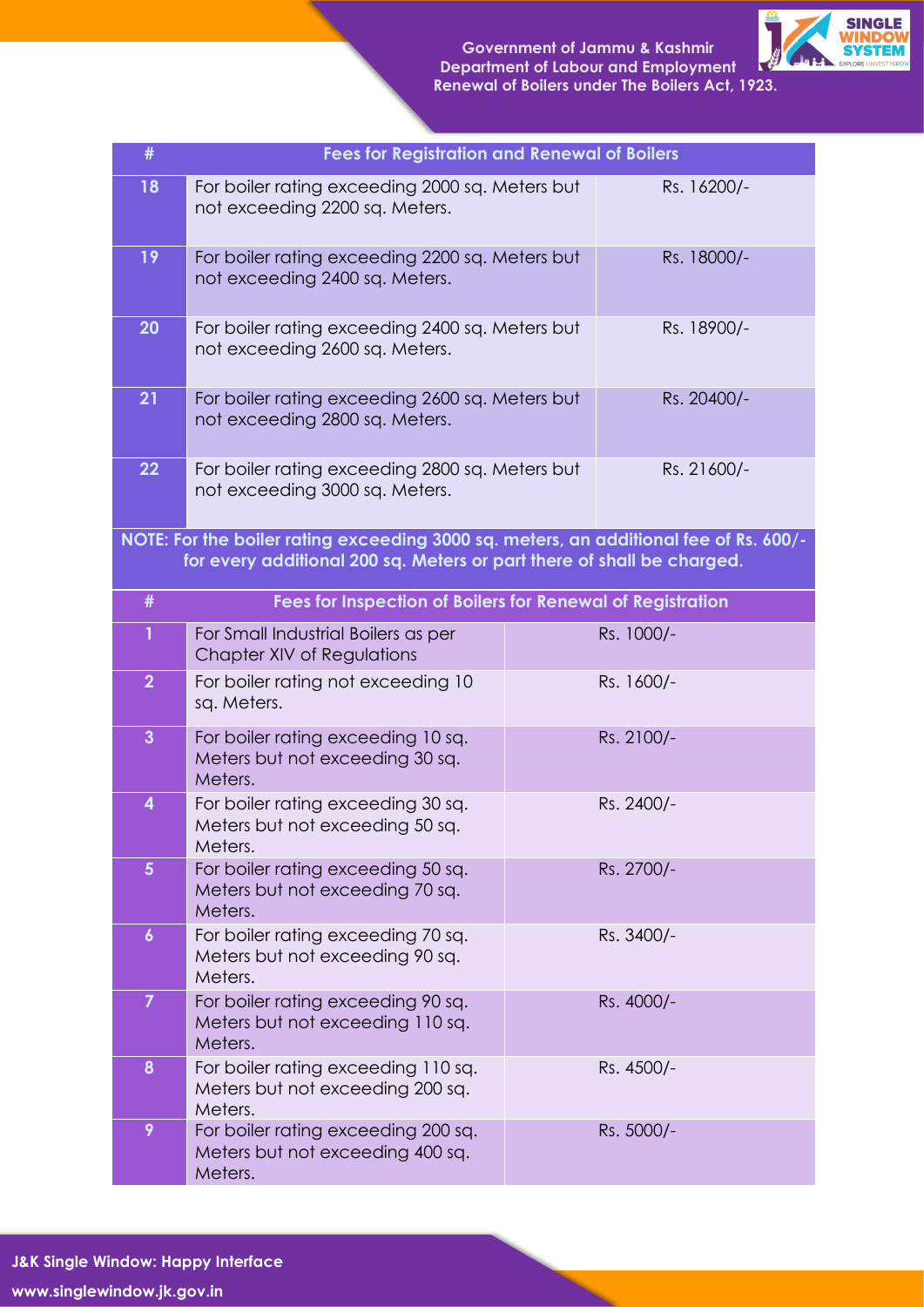

| #  | Fees for Inspection of Boilers for Renewal of Registration                           |             |
|----|--------------------------------------------------------------------------------------|-------------|
| 10 | For boiler rating exceeding 400 sq.<br>Meters but not exceeding 600 sq.<br>Meters.   | Rs. 5800/-  |
| 11 | For boiler rating exceeding 600 sq.<br>Meters but not exceeding 800 sq.<br>Meters.   | Rs. 6300/-  |
| 12 | For boiler rating exceeding 800 sq.<br>Meters but not exceeding 1000 sq.<br>Meters.  | Rs. 7100/-  |
| 13 | For boiler rating exceeding 1000 sq.<br>Meters but not exceeding 1200 sq.<br>Meters. | Rs. 8400/-  |
| 14 | For boiler rating exceeding 1200 sq.<br>Meters but not exceeding 1400 sq.<br>Meters. | Rs. 9500/-  |
| 15 | For boiler rating exceeding 1400 sq.<br>Meters but not exceeding 1600 sq.<br>Meters. | Rs. 11100/- |
| 16 | For boiler rating exceeding 1600 sq.<br>Meters but not exceeding 1800 sq.<br>Meters. | Rs. 11900/- |
| 17 | For boiler rating exceeding 1800 sq.<br>Meters but not exceeding 2000 sq.<br>Meters. | Rs. 13200/- |
| 18 | For boiler rating exceeding 2000 sq.<br>Meters but not exceeding 2200 sq.<br>Meters. | Rs. 14300/- |
| 19 | For boiler rating exceeding 2200 sq.<br>Meters but not exceeding 2400 sq.<br>Meters. | Rs. 15800/- |
| 20 | For boiler rating exceeding 2400 sq.<br>Meters but not exceeding 2600 sq.<br>Meters. | Rs. 16600/- |
| 21 | For boiler rating exceeding 2600 sq.<br>Meters but not exceeding 2800 sq.<br>Meters. | Rs. 18000/- |
| 22 | For boiler rating exceeding 2800 sq.<br>Meters but not exceeding 3000 sq.<br>Meters. | Rs. 19000/- |
|    | NOTE: For the boiler rating exceeding 3000 square meters, an additional fee of       |             |
|    | Rs.500/- for every additional 200 sq. Meters or part there of shall be charged       |             |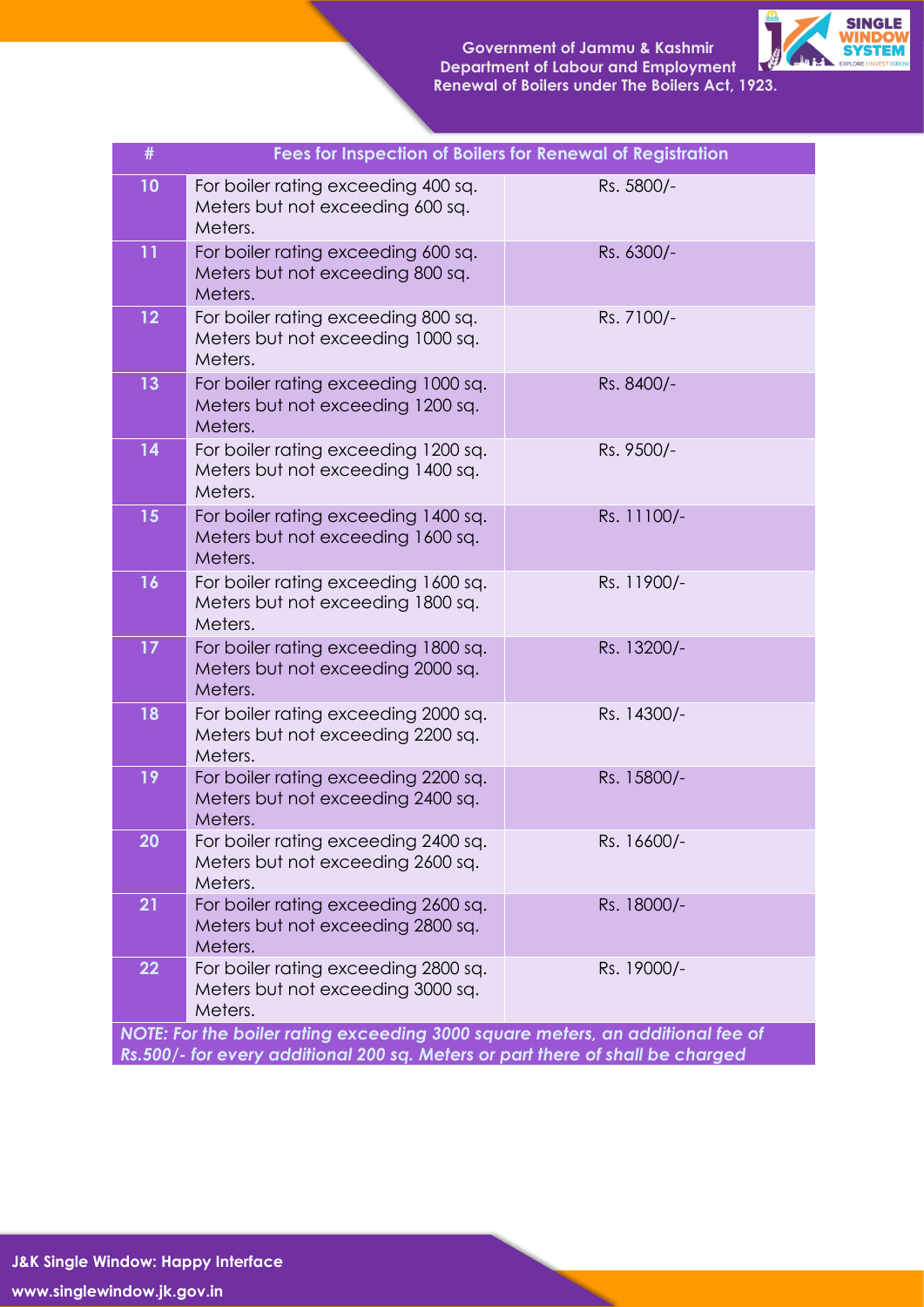

#### **Process Flow: Registration of Boiler under The Boilers Act, 1923**



## **Procedure for the application for Registration of Boiler under The Boilers Act, 1923**

- I. Applicant registers himself/herself on single window system [http://www.singlewindow.jk.gov.in.](http://www.singlewindow.jk.gov.in./) If, already registered on the portal then login with the registered user id and password
- II. Applicants get the registration information on registered email id and registered mobile number.
- III. Your first step is to create a Project (a Project can be your new or existing Business/Industry).
- IV. Once a Project is created, you can fill the Common Application Form for the Project where all the common details required for the project are filled.
- V. Once CAF Id is created, from all the available Forms, click on the Form/Registration you want to apply for.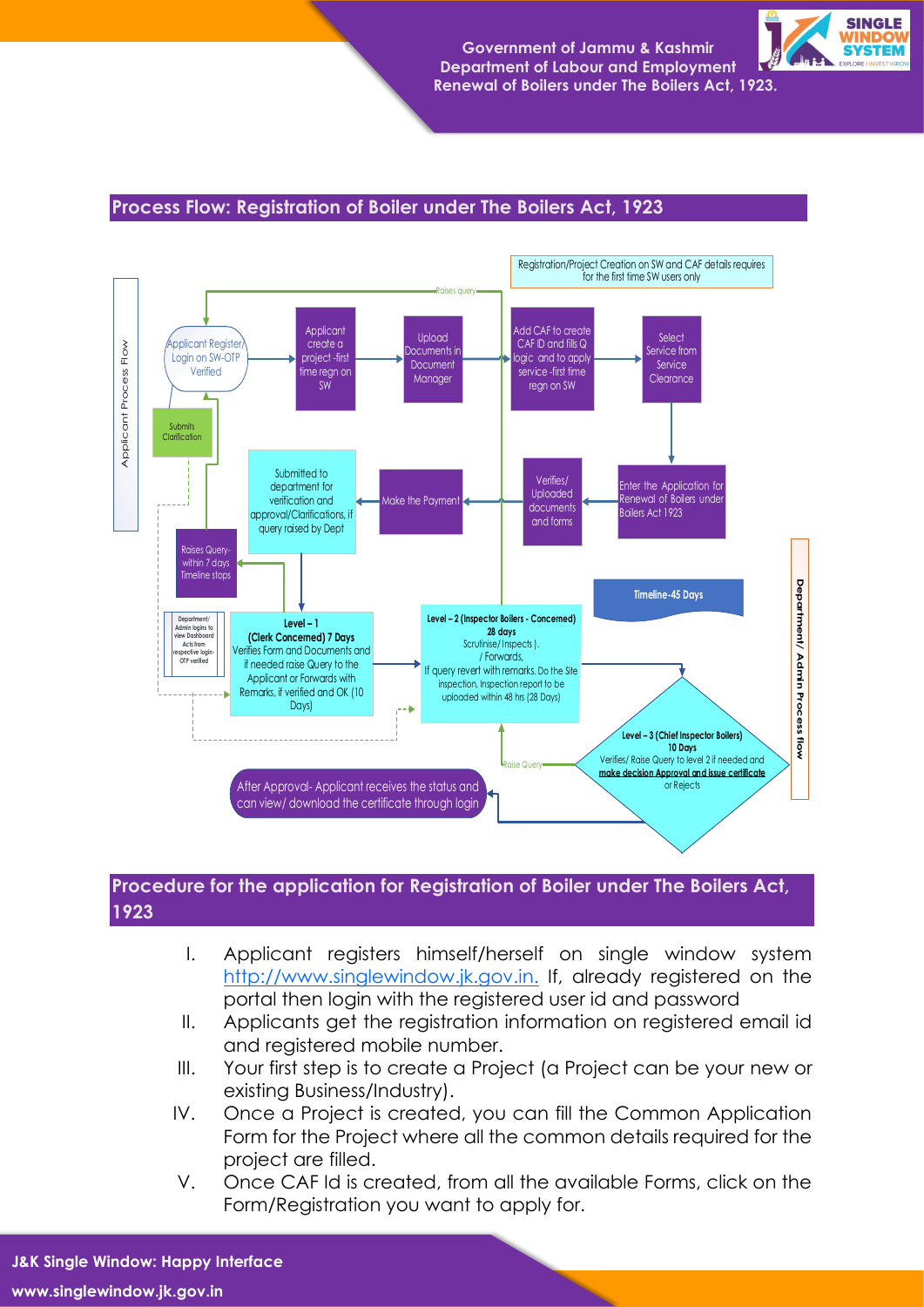

- VI. Before filling the forms, you will be given instructions about the documents required to submit along with the form. You need to upload these documents before filling the form.
- VII. Now you can apply for Renewal of Boilers.
- VIII. Make payment of necessary application processing fees online using your debit card/ credit card/ net banking facility
- IX. Filled application form will be submitted to Concerned Clerk
- X. After online receipt of application form for issuance of Registration of Boilers with all the necessary documents mentioned above the Concerned Clerk shall scrutinize the application along with uploaded documents
- XI. In case of deficiency Clerk shall report the deficiency to the applicant within 7 working days.
- XII. If there is no deficiency the Clerk shall recommend the application to Inspector Boilers having jurisdiction of the area, who is turn will conduct the Physical inspection of the Site and submit the inspection report within 28 working days to Chief Inspector Boilers.
- XIII. If there is no deficiency the Chief Inspector Boilers shall issue or reject the same within 10 working days
- XIV. The certificate can be downloaded from the applicant login.

| * Applicant needs to apply 2 months prior to the date of completion of |  |  |  |  |  |
|------------------------------------------------------------------------|--|--|--|--|--|
| Registration.                                                          |  |  |  |  |  |
|                                                                        |  |  |  |  |  |

| #   | <b>Section</b>                  | <b>Caption Name</b>                                                  | <b>Type of Field</b> | <b>Mandatory</b><br>(Yes/No) |  |
|-----|---------------------------------|----------------------------------------------------------------------|----------------------|------------------------------|--|
| 1.  | <b>Renew Boiler</b><br>License  | <b>Enter Old Existing Registration</b><br>Approval Certificate File* | <b>Upload Option</b> | Yes                          |  |
| 2.  |                                 | <b>Previous Registration Number</b>                                  | Alpha/numeric        | Yes                          |  |
| 3.  |                                 | <b>Annual Return Filled</b>                                          | Pop Up               | Yes                          |  |
| 4.  | Establishment<br><b>Details</b> | Name of the establishment<br>where boiler is installed               | Alpha/numeric        | Yes                          |  |
| 5.  |                                 | <b>Address</b>                                                       | Alpha/numeric        | Yes                          |  |
| 6.  |                                 | City                                                                 | Alpha                | Yes                          |  |
| 7.  |                                 | <b>District</b>                                                      | Alpha/Dropdown       | Yes                          |  |
| 8.  |                                 | Circle*                                                              | Alpha/numeric        | Yes                          |  |
| 9.  |                                 | Pin code: *                                                          | Numeric              | Yes                          |  |
| 10. |                                 | Nature of work which is<br>carried on this establishment*            | Alpha/numeric        | Yes                          |  |
| 11. |                                 | Boiler Rating (in sq. meters)                                        | Numeric              | Yes                          |  |

## **Form Fields:**

**J&K Single Window: Happy Interface www.singlewindow.jk.gov.in**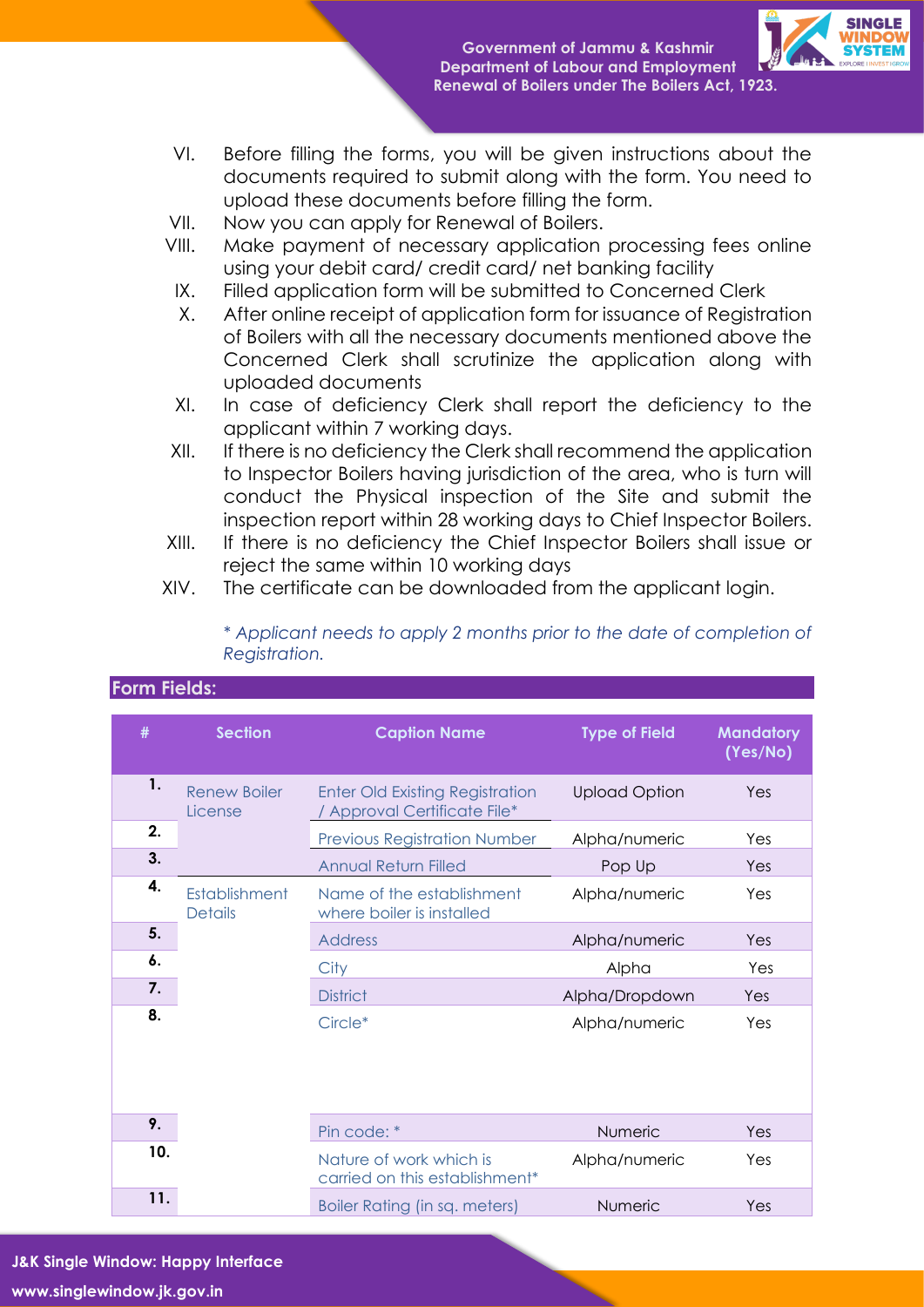**Government of Jammu & Kashmir Department of Labour and Employment Renewal of Boilers under The Boilers Act, 1923.**



| #   | <b>Section</b>   | <b>Caption Name</b>                                                                                                                 | <b>Type of Field</b>                                      | <b>Mandatory</b><br>(Yes/No) |
|-----|------------------|-------------------------------------------------------------------------------------------------------------------------------------|-----------------------------------------------------------|------------------------------|
| 12. | <b>Documents</b> | Scanned copy of boiler folder<br>containing certificates of<br>manufacture and tests of all<br><b>Boiler mountings and fittings</b> | <b>Upload Option</b>                                      | Yes                          |
| 13. |                  |                                                                                                                                     | Scanned copy of drawings of<br>boiler and steam pipe line | <b>Upload Option</b>         |
| 14. |                  | Scanned copy of layout of<br>steam pipe line                                                                                        | <b>Upload Option</b>                                      | Yes                          |
| 15. |                  | Scanned copy of certificate<br>of competency of boiler<br>attendant                                                                 | <b>Upload Option</b>                                      | Yes                          |
| 16. |                  | Scanned copy of welder's<br>qualification certificate<br>approved under IBR 1950*                                                   | <b>Upload Option</b>                                      | Yes                          |
| 17. |                  | A copy of SSI/large &<br>Medium Unit Memorandum<br>filed with DIC.                                                                  | <b>Upload Option</b>                                      | Yes                          |
| 18. |                  | The request from the unit for<br>boiler installation and<br>subsequent registration of<br>boiler.                                   | <b>Upload Option</b>                                      | Yes                          |
| 19. |                  | <b>Boiler Purchase Bill.</b>                                                                                                        | <b>Upload Option</b>                                      | Yes                          |
| 20. |                  | Partnership<br>deeds/Memorandum and<br>Articles of Association.                                                                     | <b>Upload Option</b>                                      | Yes                          |
| 21. |                  | Do you want to transfer boiler<br>records from other state<br>under J&K Boiler Act SVT.<br>1991 (1934 A.D.)                         | <b>Radio Button</b>                                       | Yes                          |
| i   |                  | Submission of application<br>with last certificate of Boiler                                                                        | <b>Upload Option</b>                                      | Yes                          |
| ii  |                  | Letter from Seller                                                                                                                  | <b>Upload Option</b>                                      | Yes                          |
| iii |                  | On receipt of letter from<br>DoB/CIB of concerned State.                                                                            | <b>Upload Option</b>                                      | Yes                          |
| 22. |                  | Other supporting documents<br>if any                                                                                                | <b>Upload Option</b>                                      | <b>No</b>                    |